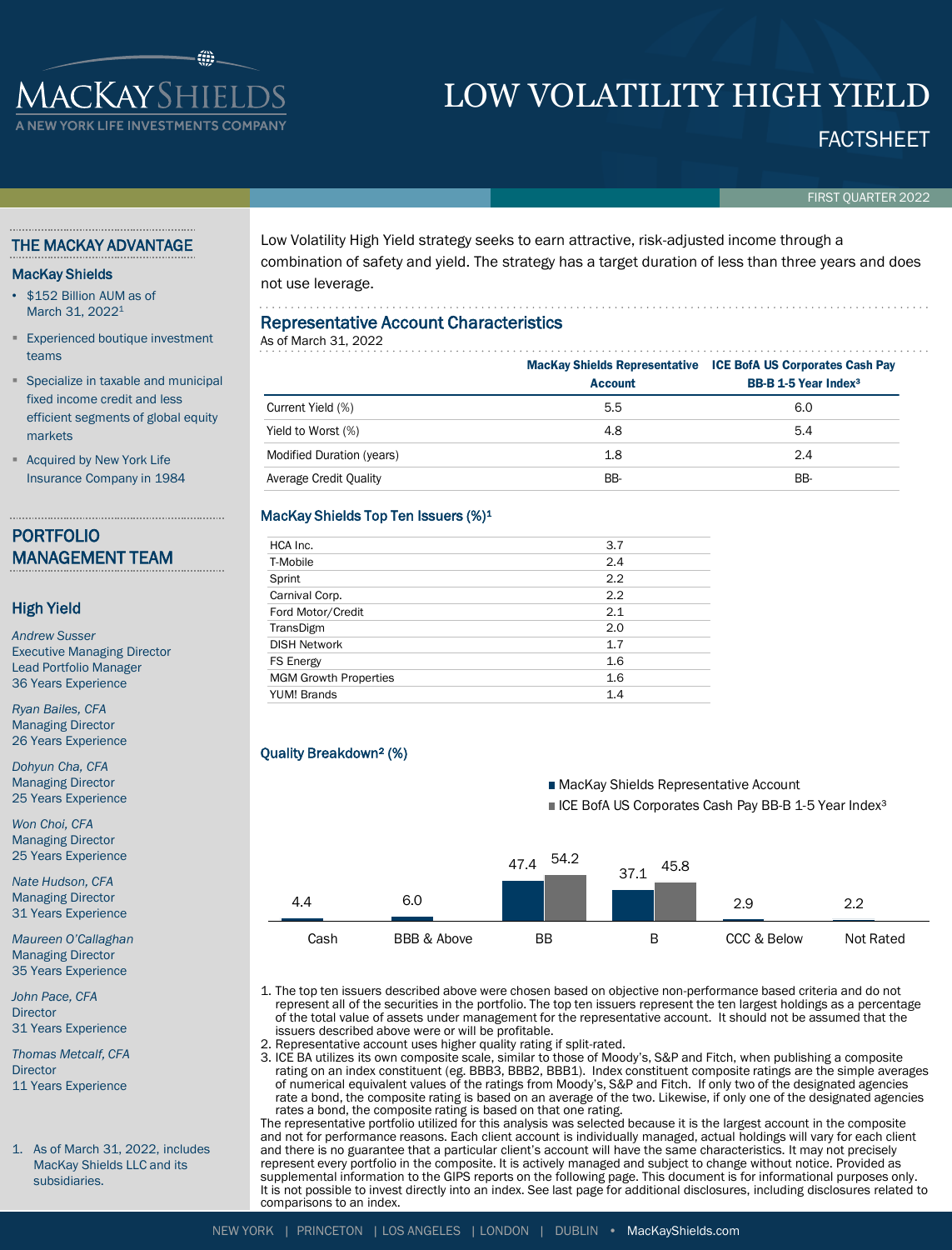## LOW VOLATILITY HIGH YIELD Performance





#### Composite Disclosures

|                  | <b>MacKay Shields MacKay Shields</b> |                | <b>ICE BofA Corp.</b>                      |                  |               |          |                  |                    |                   |
|------------------|--------------------------------------|----------------|--------------------------------------------|------------------|---------------|----------|------------------|--------------------|-------------------|
|                  | <b>Composite Gross Composite Net</b> |                | Cash Pay BB-B 1-                           | <b>Composite</b> | Benchmark $1$ |          | <b>Composite</b> |                    | Internal          |
|                  | <b>Returns</b>                       | <b>Returns</b> | 5Yr Index <sup>1</sup> Returns 3-Yr St Dev |                  | 3-Yr St Dev   | No. of   | <b>Assets</b>    | <b>Firm Assets</b> | <b>Dispersion</b> |
| <b>Period</b>    | (%)                                  | (%)            | (%)                                        | $(\%)$           | (%)           | Accts.   | (SMil)           | (SMil)             | (%)               |
| 2022 (Thru 3/31) | $-1.1$                               | $-1.2$         | $-2.3$                                     | 7.4              | 7.7           | $\leq 5$ | 1,616            | 151.937            | N/A               |
| 2021             | 5.6                                  | 5.1            | 4.9                                        | 7.5              | 7.8           | $\leq 5$ | 1.625            | 163.646            | 0.2               |
| 2020             | 4.3                                  | 3.9            | 3.9                                        | 7.6              | 7.9           | 6        | 1,672            | 153.995            | 0.8               |
| 2019             | 10.2                                 | 9.8            | 11.0                                       | 2.3              | 2.7           | 6        | 1,815            | 131,978            | 0.3               |
| 2018             | 1.0                                  | 0.6            | 0.7                                        | 2.7              | 3.1           | $\leq 5$ | 1.030            | 107.467            | 0.3               |
| 2017             | 5.4                                  | 5.0            | 5.4                                        | 3.2              | 4.0           | $\leq 5$ | 1,131            | 98.098             | 0.4               |
| 2016             | 11.6                                 | 11.2           | 12.2                                       | 3.3              | 4.2           | $\leq 5$ | 719              | 94.540             | 1.5               |
| 2015             | 1.3                                  | 0.9            | $-2.9$                                     | 2.7              | 3.7           | $\leq 5$ | 521              | 89.196             | 0.6               |
| 2014             | 3.3                                  | 2.9            | 1.7                                        | N/A              | N/A           | $\leq 5$ | 570              | 91,626             | 0.2               |
| 2013             | 6.6                                  | 6.2            | 7.4                                        | N/A              | N/A           | $\leq 5$ | 365              | 80,331             | 0.4               |
| 2012 (Since 4/1) | 7.0                                  | 6.6            | 8.2                                        | N/A              | N/A           | $\leq 5$ | 107              | 78.371             | N/A               |

#### 1. ICE BofA Corporates, Cash Pay BB-B, 1-5 Year Index

The High Yield Low Volatility Composite includes all discretionary high yield low volatility accounts managed with similar objectives for a full month, including those accounts no longer with the firm. This strategy includes higher quality, short duration high yield corporate debt securities. Gross-of-fees composite performance reflects reinvestment of income and dividends and is a market-weighted average of the time-weighted return, before advisory fees and related expenses, of each account for the period since inception. Net-of-fees composite performance is derived by reducing the monthly gross-of-fees composite returns by 0.0333%, our highest monthly fee. Policies for valuing investments, calculating performance, and preparing GIPS reports are available upon request. GIPS® is a registered trademark of CFA Institute. CFA Institute does not endorse or promote this organization, nor does it warrant the accuracy or quality of the content contained herein. Performance is expressed in US Dollars. The composite creation and inception date is 4/1/12. All portfolios in the composite are fee-paying portfolios. There can be no assurance that the rate of return for any account within a composite will be the same as that of the composite presented. Past performance is not indicative of future results.

MacKay Shields LLC, an SEC-registered investment adviser, claims compliance with the Global Investment Performance Standards (GIPS®) and has prepared and presented this report in compliance with the GIPS standards. The firm has been independently verified from January 1, 1988 through December 31, 2021. The verification report is available upon request. A firm that claims compliance with the GIPS standards must establish policies and procedures for complying with all the applicable requirements of the GIPS standards. Verification provides assurance on whether the firm's policies and procedures related to composite and pooled fund maintenance, as well as the calculation, presentation, and distribution of performance, have been designed in compliance with the GIPS standards and have been implemented on a firm-wide basis. Verification does not provide assurance on the accuracy of any specific performance report. A list including composite descriptions, pooled fund descriptions for limited distribution pooled funds, and broad distribution funds is available upon request. Information regarding the benchmark, including the percentage of the composite invested in countries or regions not included in the benchmark, is available upon request. Indices do not incur management fees, transaction costs or other operating expenses. Investments cannot be made directly into an index. The ICE BofA Corporates, Cash Pay BB-B, 1-5 Year Index is referred to for comparative purposes only and is not intended to parallel the risk or investment style of the portfolio in the MacKay Shields Composite. Internal dispersion is calculated using the equalweighted standard deviation of annual gross returns of those portfolios that were included in the composite for the entire year. The three-year annualized standard deviation measures the variability of the composite gross returns and the index returns over the preceding 36-month period. The three-year annualized standard deviation is not presented for periods prior to 2015 because the composite did not have a three year track record.